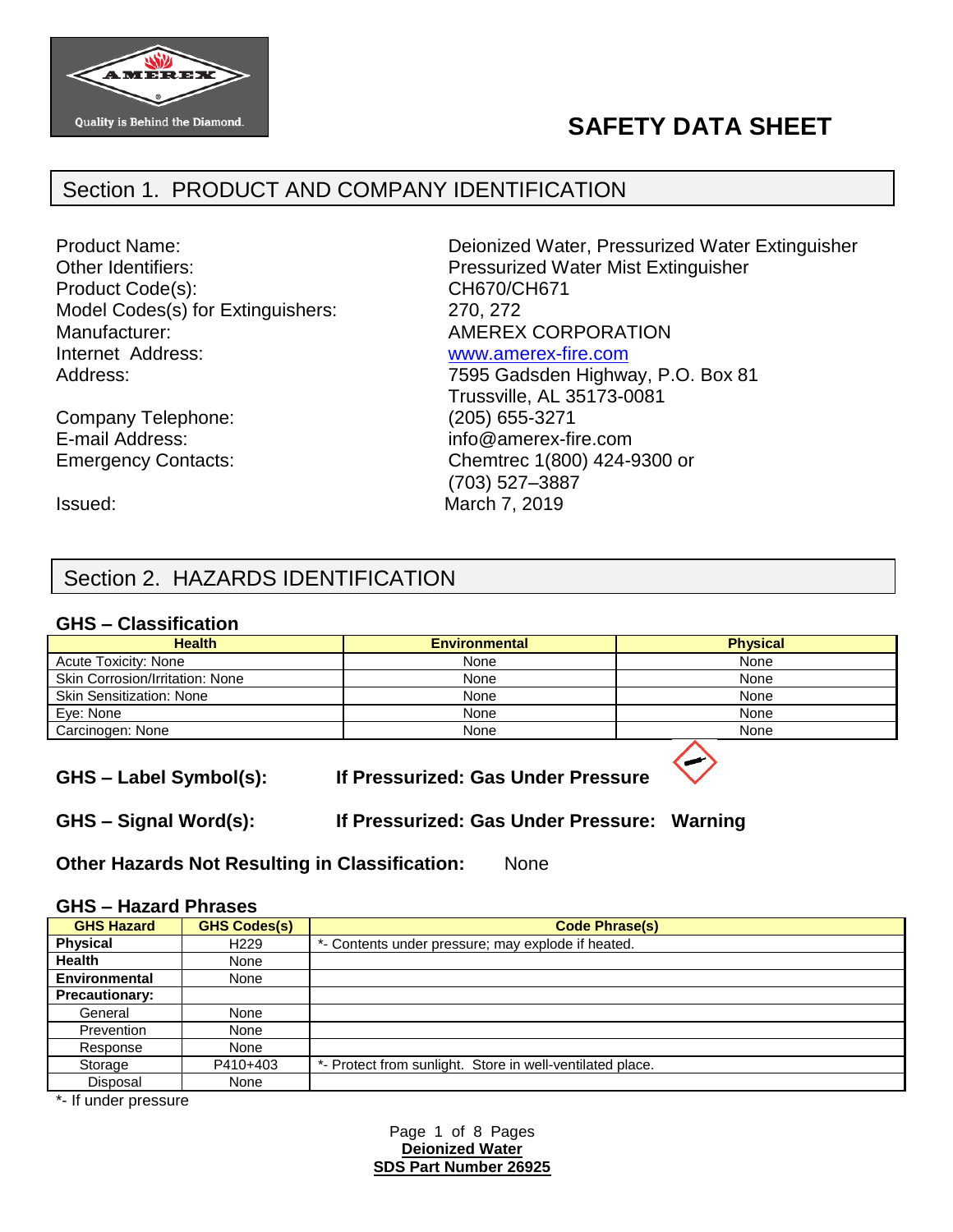### Section 3. COMPOSITION/INFORMATION ON INGREDIENTS

| <b>Chemical Name</b> | EC No.                          | $\mathbf{R}$ ed.<br>DEACI<br>No.<br>NE | <b>CAS-No</b>                    | <b>Weight %</b><br>70. |
|----------------------|---------------------------------|----------------------------------------|----------------------------------|------------------------|
| Water                | 000c<br>$204 - 8.$<br>$022 - 7$ | <b>NA</b>                              | 7700<br>10 E<br>-<br>I O=C<br>ےں | 100                    |

Adverse health effects and symptoms: None in normal quantities

### Section 4. FIRST AID MEASURES

Eye Exposure: None Skin Exposure: None Inhalation: May cause coughing. If respiratory irritation or

Ingestion: None under normal conditions Medical conditions possibly aggravated by exposure: None

## Section 5. FIRE-FIGHTING MEASURES

Flammable Properties: Not flammable Flash Point: None

Hazardous Combustion Products: None Explosion Data: Sensitivity to Mechanical Impact: Not sensitive

Sensitivity to Static Discharge: Not sensitive Unusual fire/explosion hazards: None Protective Equipment and Precautions for Firefighters: Not applicable

Suitable Extinguishing Media: Non-combustible. Use extinguishing media suitable for surrounding conditions.

distress occurs, remove victim to fresh air. Seek

medical attention if irritation persists.

## Section 6. ACCIDENTAL RELEASE MEASURES

Personal Precautions: None in normal quantities. . Personal Protective Equipment: None

Emergency Procedures: Handle in accordance with good health and safety practices. Methods for Containment: Prevent further leakage or spillage

> Page 2 of 8 Pages **Deionized Water SDS Part Number 26925**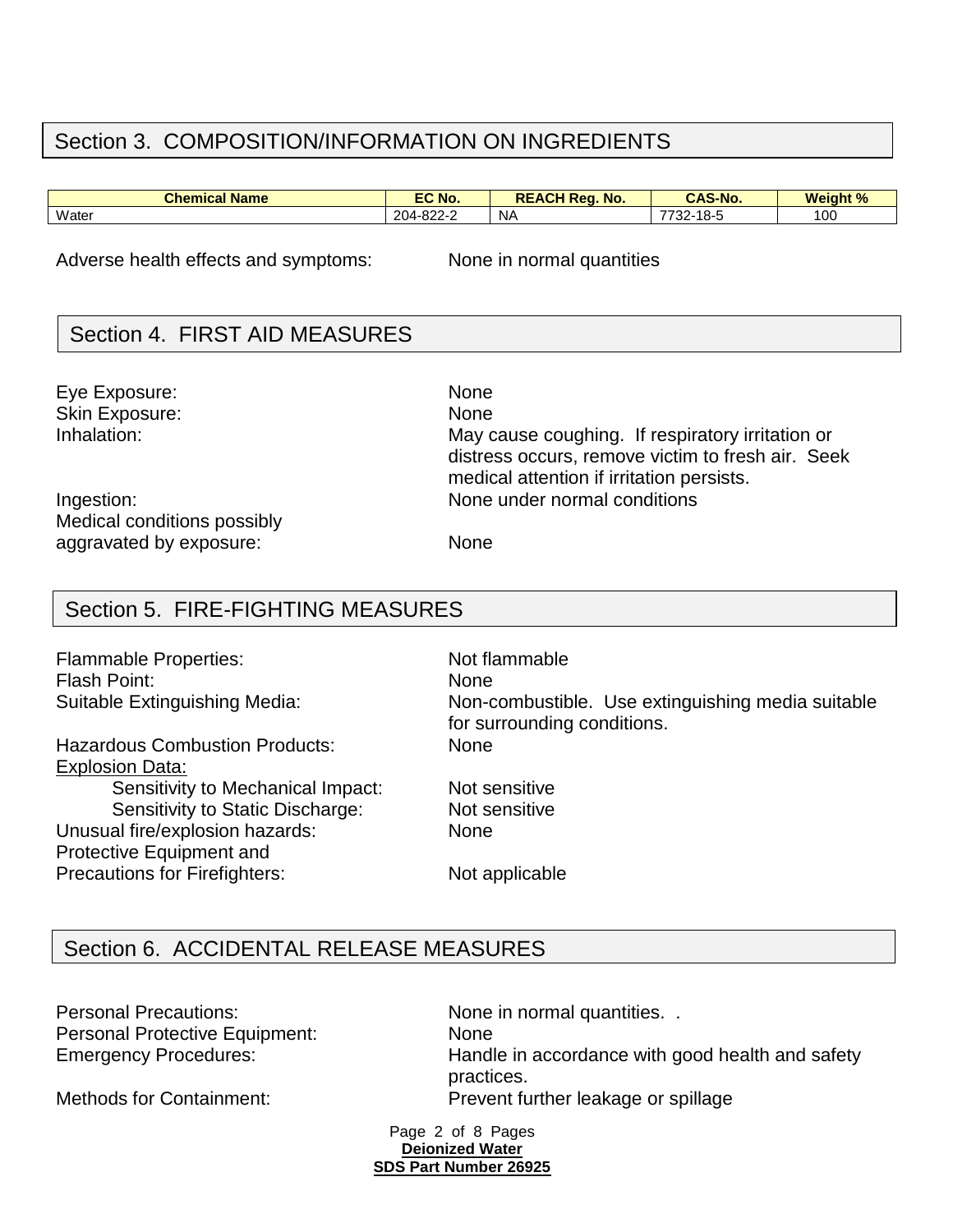Environmental Precautions: None

### Methods for Clean Up: **Small spill** – Mops and sponges **Large spill** – Use pumps if necessary. Other: If product is contaminated, use PPE and containment appropriate to the nature of the most toxic chemical/material in the mixture.

## Section 7. HANDLING AND STORAGE

Personal Precautions: None

Conditions for Safe Storage/Handling: If pressurized – Protect from sunlight and store in a well-ventilated place.

Incompatible Products: None

## Section 8. EXPOSURE CONTROLS/PERSONAL PROTECTION

| <b>Chemical Name</b>                  | OSHA PEL<br>-- | <b>ACGIH</b><br><b>TI V</b><br>. . | <b>DFG MAK *</b> | <b>EU BLV</b> |
|---------------------------------------|----------------|------------------------------------|------------------|---------------|
| Water                                 | <b>NR</b>      | <b>NR</b>                          | <b>NR</b>        | NΑ            |
| <b>NR</b><br>Regulated.<br>Not<br>$=$ |                |                                    |                  |               |

Engineering Controls: None

Personal Protective Equipment Safety glasses

### Section 9. PHYSICAL AND CHEMICAL PROPERTIES

Page 3 of 8 Pages **Deionized Water** Appearance: Colorless liquid Molecular Weight: 18.02 g/mole Odor: None Odor Threshold: No information available Decomposition Temperature <sup>o</sup>C: No information available Freezing Point **<sup>O</sup>**C: 0 Initial Boiling Point <sup>O</sup>C: 100 Physical State: Liquid pH: 7.0 Flash Point **<sup>O</sup>**C: None Auto-ignition Temperature **<sup>O</sup>**C: None Boiling Point/Range <sup>o</sup>C: 100 Melting Point/Range <sup>o</sup>C: Not Applicable Flammability: Not Flammable Flammability Limits in Air <sup>o</sup>C: Upper – Not Flammable; Lower-Not Flammable

#### **SDS Part Number 26925**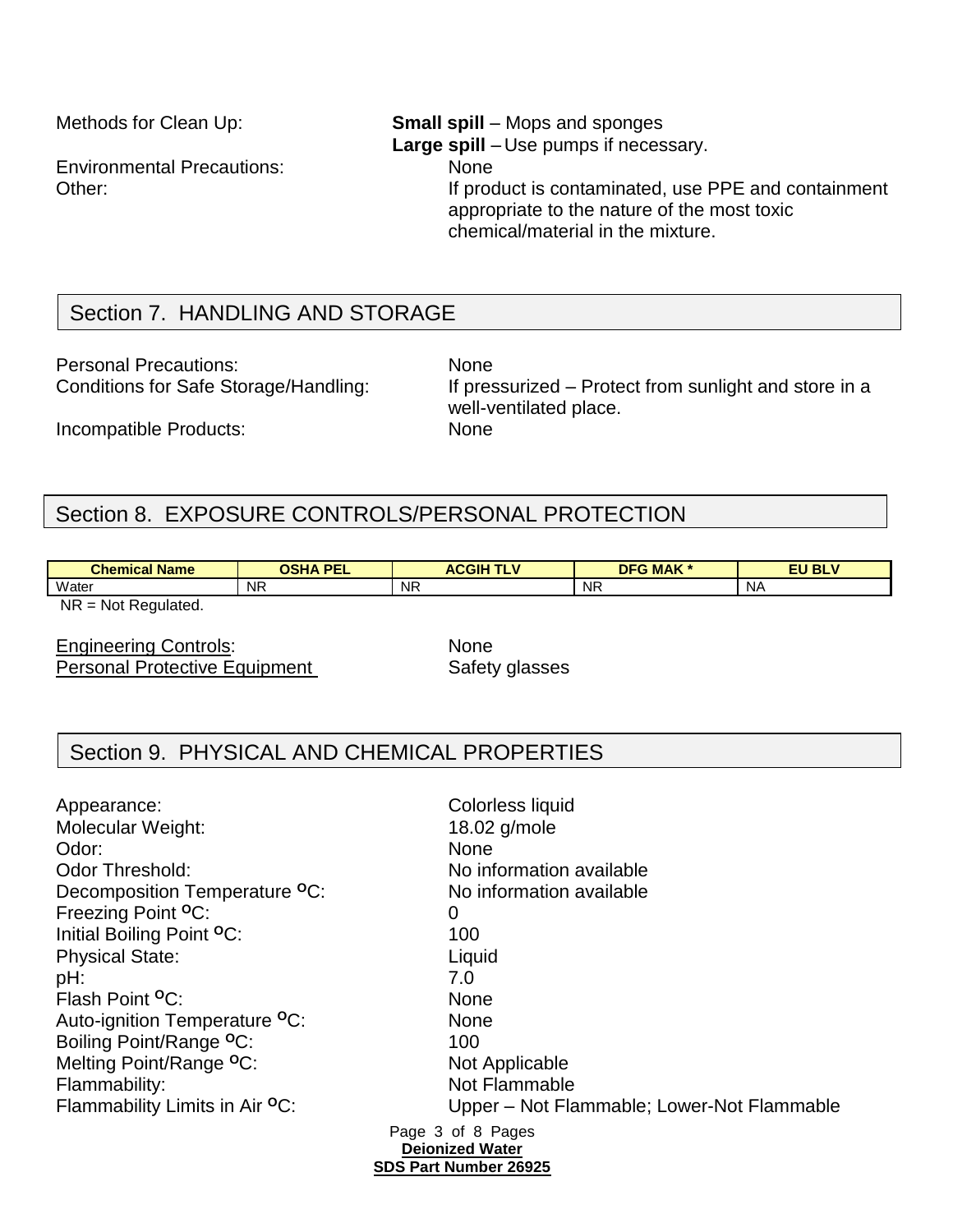- Explosive Properties: None Oxidizing Properties: None Volatile Component (%vol) Not Applicable Evaporation Rate: Not Applicable Vapor Density: 0.62 (Air =1) Vapor Pressure: 2.3 kPa (at 20<sup>o</sup>C) Specific gravity at 25 C: 1.0 Solubility: Not Applicable Partition Coefficient: Not Applicable
	-

### Section 10. STABILITY AND REACTIVITY

Reactivity: Not Applicable

Incompatibles: Strong acids and bases Conditions to Avoid: Not Applicable Hazardous Decomposition Products: Not Applicable Possibility of Hazardous Reactions: None Hazardous Polymerization **Does not occur** 

Chemical Stability: Stable under recommended storage and handling conditions.

## Section 11. TOXICOLOGICAL INFORMATION

| <b>Likely Routes of Exposure:</b><br>Symptoms:<br>Immediate: | Inhalation, skin, and eye contact.         |
|--------------------------------------------------------------|--------------------------------------------|
| Inhalation:                                                  | Coughing.                                  |
| Eyes:                                                        | None.                                      |
| Skin:                                                        | None.                                      |
| Delayed:                                                     | Symptoms appear to be relatively immediate |
| <b>Acute Toxicity:</b>                                       | Non-toxic.                                 |
| <b>Chronic Toxicity:</b>                                     |                                            |
| Short-term Exposure:                                         | None known.                                |
| Long-term Exposure:                                          | None known.                                |

#### **Acute Toxicity Values - Health**

| <b>Chemical Name</b> | <b>LD50</b>    |               | <b>LC50 (Inhalation)</b> |
|----------------------|----------------|---------------|--------------------------|
|                      | Oral           | <b>Dermal</b> |                          |
| Water                | 90 ml/kg (Rat) | Not available | Not available            |

Reproductive Toxicity: This product's ingredients are not known to have reproductive or teratogenic effects.

Target Organs and Effects (TOST): None

Page 4 of 8 Pages **Deionized Water SDS Part Number 26925**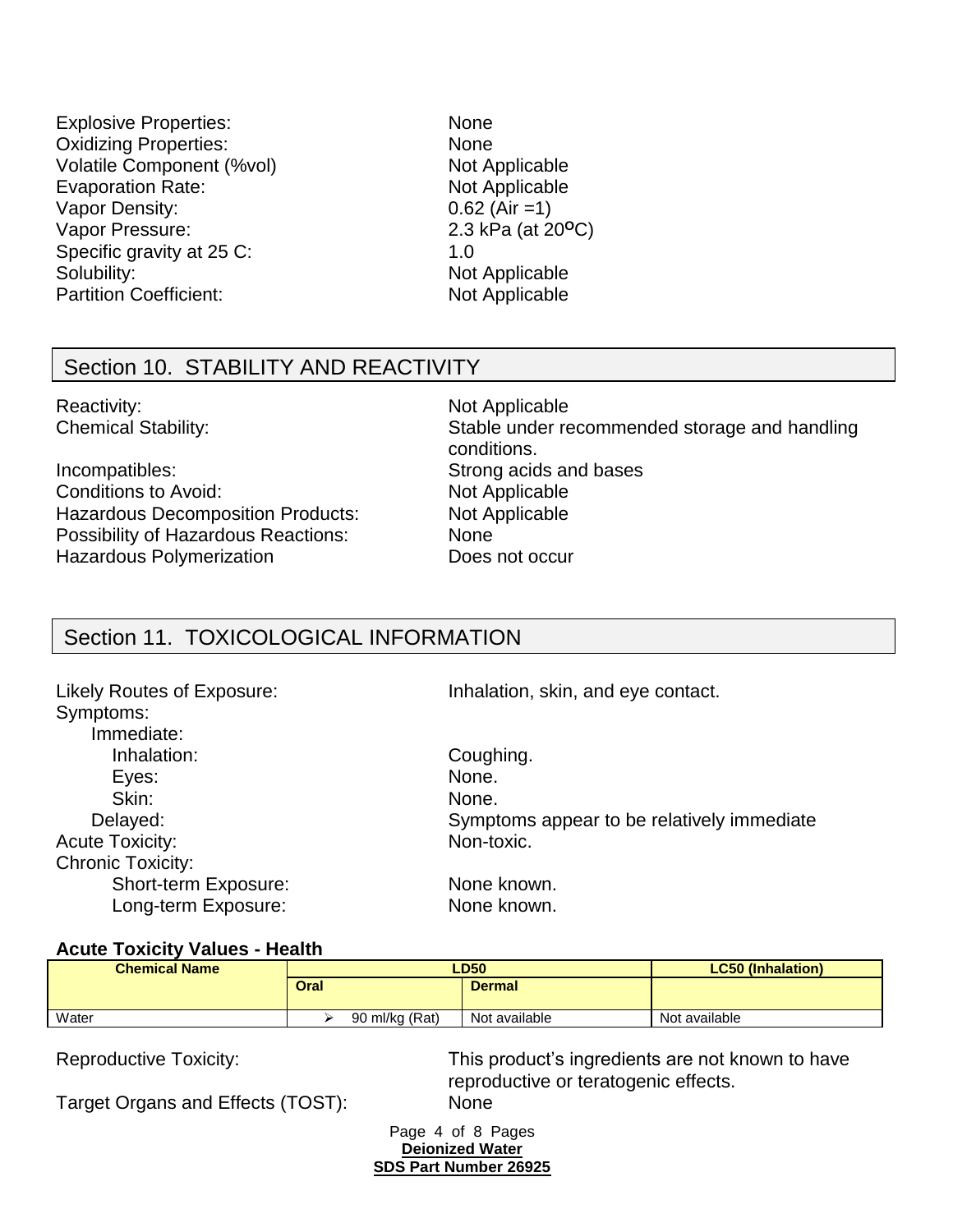#### **Other Toxicity Categories**

| <b>Chemical Name</b> | <b>Germ Cell</b><br><b>Mutagenicity</b> | <b>Carcino-</b><br><b>aenicity</b> | <b>Repro-</b><br>ductive | <b>TOST</b><br><b>Single Exp</b> | <b>TOST</b><br><b>Repeated Exp</b> | <b>Aspiration</b> |
|----------------------|-----------------------------------------|------------------------------------|--------------------------|----------------------------------|------------------------------------|-------------------|
| Water                | None                                    | None                               | None                     | None                             | None                               | None              |

### Section 12. ECOLOGICAL INFORMATION

Ecotoxicity: Not Applicable

Bioaccummulation: Not Applicable Mobility in soil: Mobile

Persistence/Degradability: Possible hazardous degradation products not expected. Long-term degradation products not expected.

Other Adverse Ecological Effects: No other known effects at this time

#### **Aquatic Toxicity Values – Environment – Research**

| . .<br><b>Chemical</b><br><b>Name</b> | CEN<br><b>Ncute</b><br>LUCJ. | (EC50)<br><b>Chronic</b> |
|---------------------------------------|------------------------------|--------------------------|
| Water                                 | N/A                          | N/A                      |

#### **Aquatic Toxicity Values – Environment – Estimates**

| <b>Chemical</b><br>.<br><b>Name</b> | CEN<br>$\mathbf{r}$<br><b>Acute</b> | <b>EC50</b> |
|-------------------------------------|-------------------------------------|-------------|
| Water                               | N/A                                 | N/A         |

### Section 13. DISPOSAL CONSIDERATIONS

Safe Handling None.

Waste Disposal Considerations Dispose in accordance with federal, state, and local regulations.

Contaminated Packaging **Dispose in accordance with federal, state, and local** regulations.

### NOTES:

This product is not a RCRA characteristically hazardous or listed hazardous waste. Dispose of according to state or local laws, which may be more restrictive than federal laws or regulations. Used product may be altered or contaminated, creating different disposal considerations.

### Section 14. TRANSPORT INFORMATION

| UN Number:                      | ΝA |
|---------------------------------|----|
| <b>UN Proper Shipping Name:</b> | ΝA |
| <b>Transport Hazard Class:</b>  | ΝA |

Page 5 of 8 Pages **Deionized Water SDS Part Number 26925**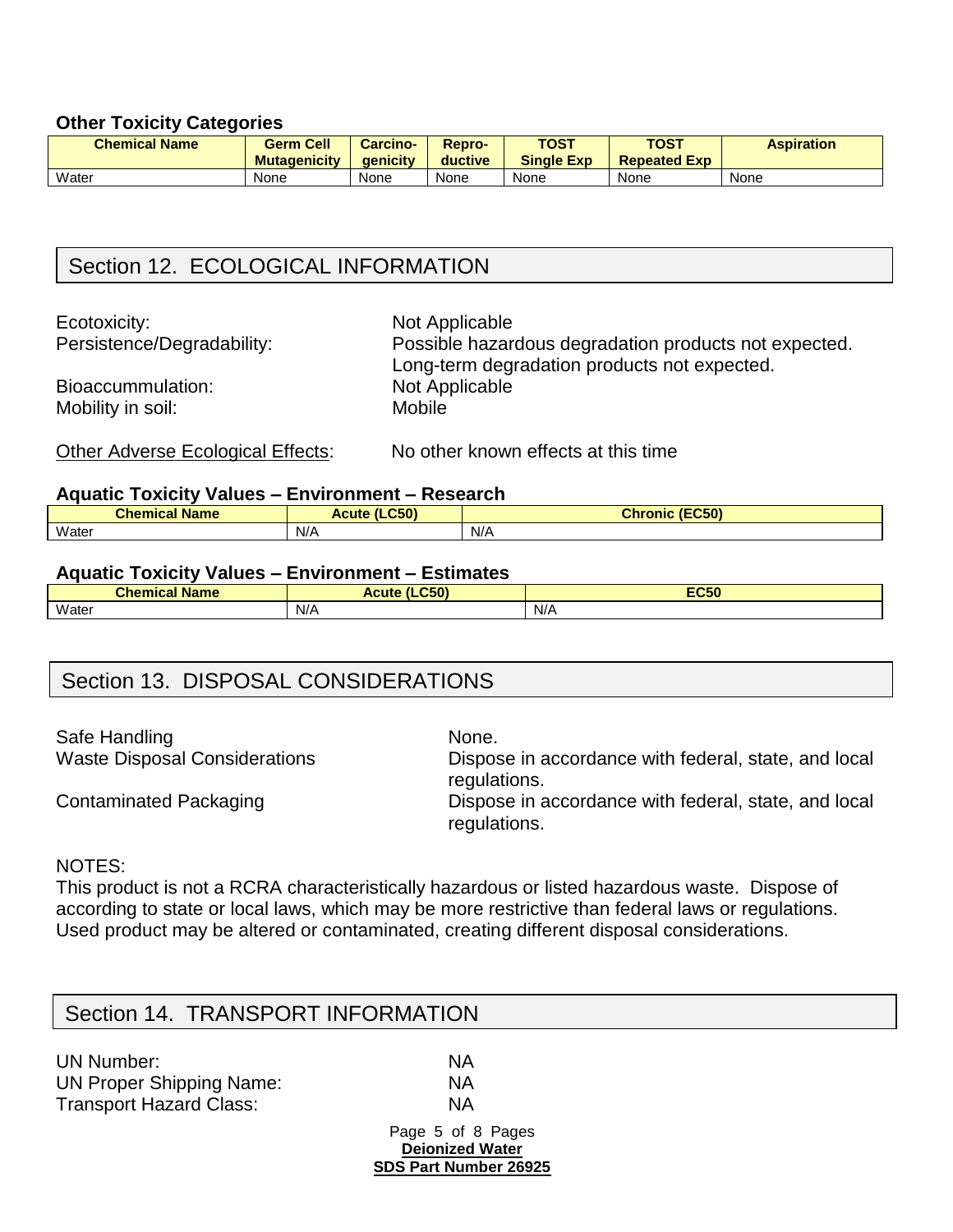| Packing Group:     | NA.       |
|--------------------|-----------|
| Marine Pollutant?: | <b>NO</b> |
| <b>IATA</b>        | Not       |
| <b>DOT</b>         | Not       |

Not regulated Not regulated

#### NOTES:

This product is not defined as a hazardous material under U.S. Department of Transportation (DOT) 49 CFR 172, or by Transport Canada "Transportation of Dangerous Goods" regulations. This transportation information covers the CH 670-671 Water Mist fire extinguisher agent as shipped in bulk containers and not when contained in fire extinguishers or fire extinguisher systems.

#### Special Precautions for Shipping:

If shipped in a stored pressure-type fire extinguisher, and pressurized with a non-flammable, nontoxic inert expellant gas, the fire extinguisher is considered a hazardous material by the US Department of Transportation and Transport Canada. The proper shipping name shall be FIRE EXTINGUISHER and the UN designation is UN 1044. The DOT hazard class/division is LIMITED QUANTITY when pressurized to less than 241 psig and when shipped via highway or rail. UN Class 2.2. Non-Flammable Gas, when shipping via air. Packing Group – N/A

### Section 15. REGULATORY INFORMATION

| <b>International Inventory Status:</b> | All ingredients are on the following inventories |                       |  |  |
|----------------------------------------|--------------------------------------------------|-----------------------|--|--|
| <b>Country(ies)</b>                    | <b>Status</b><br><b>Agency</b>                   |                       |  |  |
| United States of America               | <b>TSCA</b>                                      | Yes                   |  |  |
| Canada                                 | <b>WHMIS</b>                                     | <b>Not Controlled</b> |  |  |
| Australia                              | <b>AICS</b>                                      | Listed or Exempt      |  |  |
| Europe                                 | EINECS/ELINCS                                    | Not Classified        |  |  |

#### **REACH Title VII Restrictions:** No information available

| <b>Chemical Name</b> | <b>Dangerous</b><br><b>Substances</b> | <b>Organic</b><br><b>Solvents</b> | <b>Harmful</b><br><b>Substances</b><br><b>Whose Names</b><br>Are to be<br>Indicated on<br>Label | <b>Pollution</b><br><b>Release and</b><br><b>Transfer</b><br><b>Registry (Class</b><br>$\mathbf{II}$ | <b>Pollution</b><br><b>Release and</b><br><b>Transfer</b><br><b>Registry (Class</b> | <b>Poison and</b><br><b>Deleterious</b><br><b>Substances</b><br><b>Control Law</b> |
|----------------------|---------------------------------------|-----------------------------------|-------------------------------------------------------------------------------------------------|------------------------------------------------------------------------------------------------------|-------------------------------------------------------------------------------------|------------------------------------------------------------------------------------|
| Water                | Not Applicable                        | Not Applicable                    | Not Applicable                                                                                  | Not Applicable                                                                                       | Not Applicable                                                                      | Not Applicable                                                                     |

| <b>Component</b> | <b>ISHA - Harmful</b><br><b>Substances</b><br><b>Prohibited for</b><br><b>Manufacturing,</b><br>Importing,<br><b>Transferring, or</b><br><b>Supplying</b> | <b>ISHA - Harmful</b><br><b>Substances</b><br><b>Requiring</b><br><b>Permission</b> | <b>Toxic Chemical</b><br><b>Classification</b><br>Listing (TCCL) -<br><b>Toxic Chemicals</b> | <b>Toxic Release</b><br><b>Inventory (TRI) –</b><br><b>Group I</b> | <b>Toxic Release</b><br><b>Inventory (TRI) –</b><br><b>Group II</b> |
|------------------|-----------------------------------------------------------------------------------------------------------------------------------------------------------|-------------------------------------------------------------------------------------|----------------------------------------------------------------------------------------------|--------------------------------------------------------------------|---------------------------------------------------------------------|
| Water            | Not Applicable                                                                                                                                            | Not Applicable                                                                      | Not Applicable                                                                               | Not Applicable                                                     | Not Applicable                                                      |

Page 6 of 8 Pages **Deionized Water SDS Part Number 26925**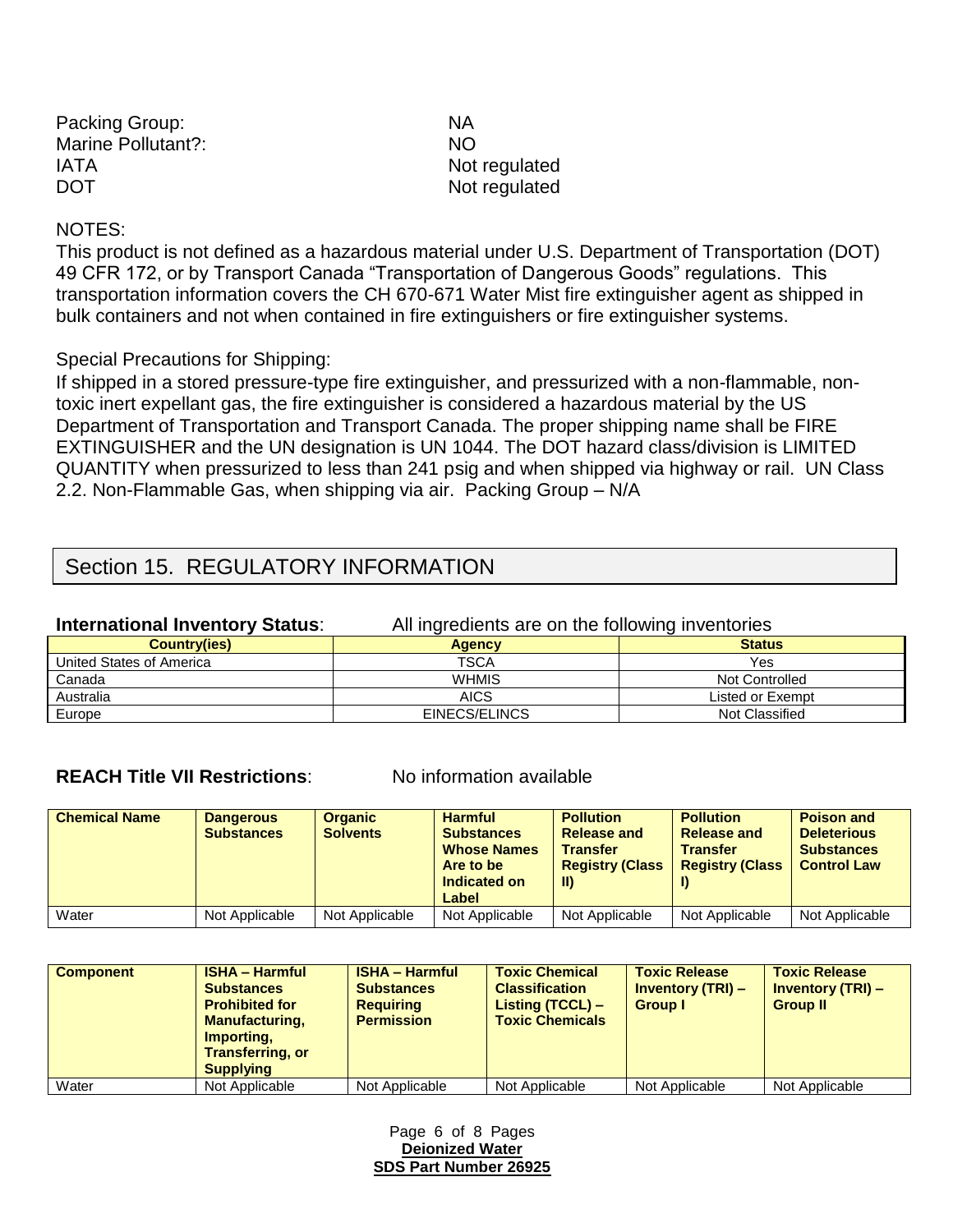### **European Risk and Safety phrases**:

EU Classification:

| R Phrases: | <b>None</b> |
|------------|-------------|
| S Phrases: | <b>None</b> |

### **U.S. Federal Regulatory Information**:

#### **SARA 313**:

Section 313 of Title III of the Superfund Amendments and Reauthorization Act of 1986 (SARA) - This product does not contain and chemicals which are subject to the reporting requirements of the Act and Title 40 of the Code of Federal Regulations, Part 372. None of the chemicals in this product are under SARA reporting requirements or have SARA threshold planning quantities (TPQs) or CERCLA reportable quantities (RQs), or are regulated under TSCA 8(d).

#### **SARA 311/312 Hazard Categories**:

| Acute Health Hazard                 | N٥  |
|-------------------------------------|-----|
| <b>Chronic Health Hazard</b>        | N٥  |
| <b>Fire Hazard</b>                  | N٥  |
| Sudden Release of Pressure Hazard-* | Yes |
| <b>Reactive Hazard</b>              | N٥  |

\* - Only applicable if material is in a pressurized extinguisher.

Clean Water/Clean Air Acts:

This product does not contain any substances regulated as pollutants pursuant to the Clean Water Act (40 CFR 122.21 and 40 CFR 122.42) or Clean Air Act, Section 112 Hazardous Air Pollutants (HAPs) (see 40 CFR 61) and Section 112 of the Clean Air Act Amendments of 1990.

#### **U.S. State Regulatory Information**:

Chemicals in this product are covered under specific State regulations, as denoted below:

Page 7 of 8 Pages **Deionized Water SDS Part Number 26925 Alaska** - Designated Toxic and Hazardous Substances: None **California** – Permissible Exposure Limits for Chemical Contaminants: None **Florida** – Substance List: None **Illinois** – Toxic Substance List: None **Kansas** – Section 302/303 List: None **Massachusetts** – Substance List: None **Minnesota** – List of Hazardous Substances: None **Missouri** – Employer Information/Toxic Substance List: None **New Jersey** – Right to Know Hazardous Substance List: None **North Dakota** – List of Hazardous Chemicals, Reportable Quantities: None **Pennsylvania** – Hazardous Substance List: None **Rhode Island** – Hazardous Substance List: None **Texas** – Hazardous Substance List: None